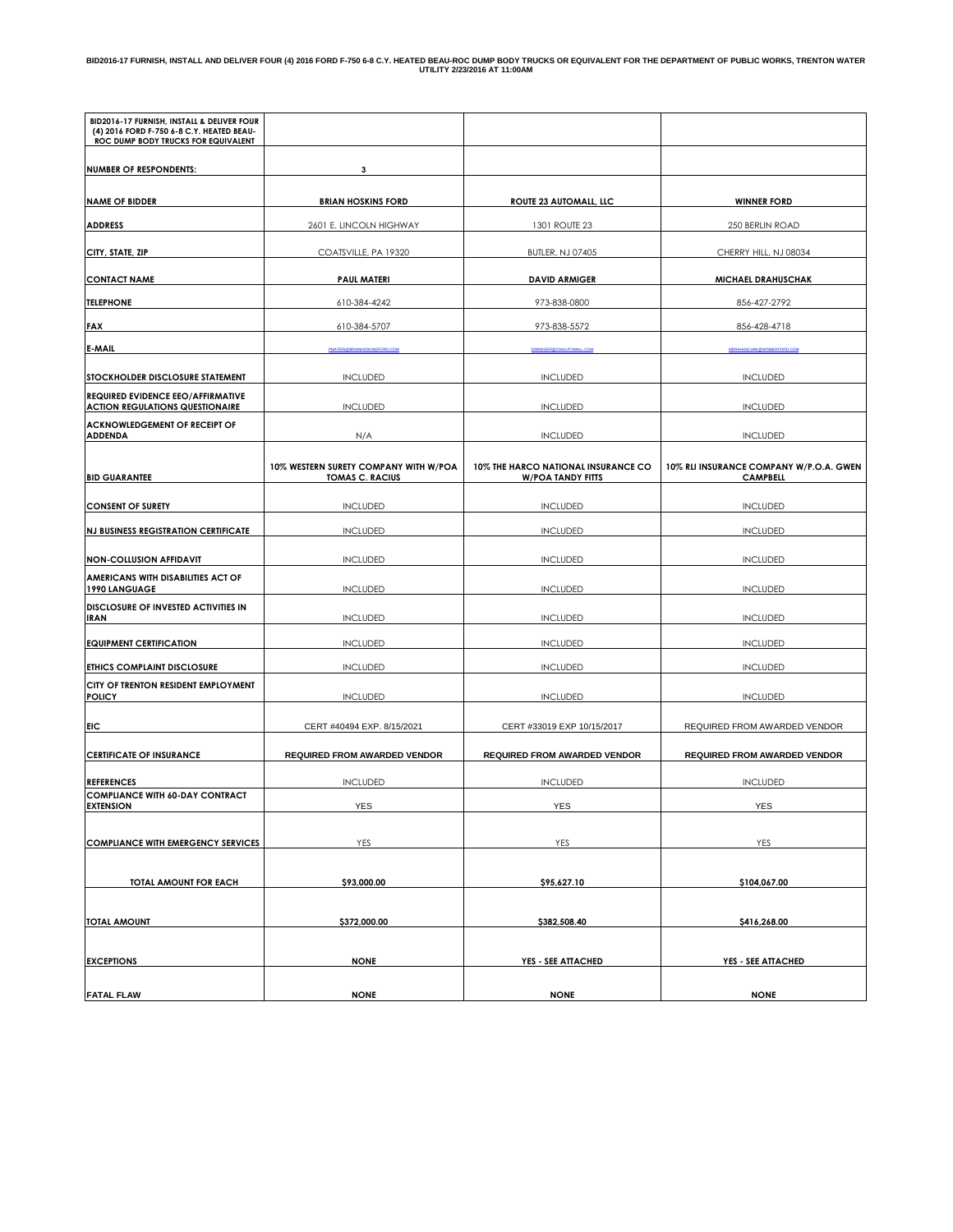| BID2016-17 FURNISH, INSTALL & DELIVER FOI<br>(4) 2016 FORD F-750 6-8 C.Y. HEATED BEAU-<br>ROC DUMP BODY TRUCKS FOR EQUIVALEN |                                                         |                                                          |                                                     |  |
|------------------------------------------------------------------------------------------------------------------------------|---------------------------------------------------------|----------------------------------------------------------|-----------------------------------------------------|--|
| NUMBER OF RESPONDENTS:                                                                                                       | 3                                                       |                                                          |                                                     |  |
| NAME OF BIDDER                                                                                                               | <b>BRIAN HOSKINS FORD</b>                               | ROUTE 23 AUTOMALL, LLC                                   | <b>WINNER FORD</b>                                  |  |
| <b>ADDRESS</b>                                                                                                               | 2601 E. LINCOLN HIGHWAY                                 | 1301 ROUTE 23                                            | 250 BERLIN ROAD                                     |  |
| CITY, STATE, ZIP                                                                                                             | COATSVILLE, PA 19320                                    | <b>BUTLER, NJ 07405</b>                                  | CHERRY HILL, NJ 08034                               |  |
| <b>CONTACT NAME</b>                                                                                                          | PAUL MATERI                                             | <b>DAVID ARMIGER</b>                                     | MICHAEL DRAHUSCHAK                                  |  |
| <b>TELEPHONE</b>                                                                                                             | 610-384-4242                                            | 973-838-0800                                             | 856-427-2792                                        |  |
| FAX                                                                                                                          | 610-384-5707                                            | 973-838-5572                                             | 856-428-4718                                        |  |
| E-MAIL                                                                                                                       |                                                         | RMGER #23AUUTOMALL.COM                                   |                                                     |  |
| STOCKHOLDER DISCLOSURE STATEMENT                                                                                             | <b>INCLUDED</b>                                         | <b>INCLUDED</b>                                          | <b>INCLUDED</b>                                     |  |
| REQUIRED EVIDENCE EEO/AFFIRMATIVE<br><b>ACTION REGULATIONS QUESTIONAIRE</b>                                                  | <b>INCLUDED</b>                                         | <b>INCLUDED</b>                                          | <b>INCLUDED</b>                                     |  |
| ACKNOWLEDGEMENT OF RECEIPT OF<br>ADDENDA                                                                                     | N/A                                                     | <b>INCLUDED</b>                                          | <b>INCLUDED</b>                                     |  |
| <b>BID GUARANTEE</b>                                                                                                         | 10% WESTERN SURETY COMPANY WITH W/PC<br>TOMAS C. RACIUS | 10% THE HARCO NATIONAL INSURANCE CO<br>W/POA TANDY FITTS | 10% RLI INSURANCE COMPANY W/P.O.A. GWEN<br>CAMPBELL |  |
| CONSENT OF SURETY                                                                                                            | <b>INCLUDED</b>                                         | <b>INCLUDED</b>                                          | <b>INCLUDED</b>                                     |  |
| NJ BUSINESS REGISTRATION CERTIFICATE                                                                                         | <b>INCLUDED</b>                                         | <b>INCLUDED</b>                                          | <b>INCLUDED</b>                                     |  |
| NON-COLLUSION AFFIDAVIT                                                                                                      | <b>INCLUDED</b>                                         | <b>INCLUDED</b>                                          | <b>INCLUDED</b>                                     |  |
| AMERICANS WITH DISABILITIES ACT OF<br>1990 LANGUAGE                                                                          | <b>INCLUDED</b>                                         | <b>INCLUDED</b>                                          | <b>INCLUDED</b>                                     |  |
| DISCLOSURE OF INVESTED ACTIVITIES IN<br><b>IRAN</b>                                                                          | <b>INCLUDED</b>                                         | <b>INCLUDED</b>                                          | <b>INCLUDED</b>                                     |  |
| EQUIPMENT CERTIFICATION                                                                                                      | <b>INCLUDED</b>                                         | <b>INCLUDED</b>                                          | <b>INCLUDED</b>                                     |  |
| ETHICS COMPLAINT DISCLOSURE                                                                                                  | <b>INCLUDED</b>                                         | <b>INCLUDED</b>                                          | <b>INCLUDED</b>                                     |  |
| CITY OF TRENTON RESIDENT EMPLOYME<br><b>POLICY</b>                                                                           | <b>INCLUDED</b>                                         | <b>INCLUDED</b>                                          | <b>INCLUDED</b>                                     |  |
| <b>EIC</b>                                                                                                                   | CERT #40494 EXP. 8/15/2021                              | CERT #33019 EXP 10/15/2017                               | REQUIRED FROM AWARDED VENDOR                        |  |
| CERTIFICATE OF INSURANCE                                                                                                     | REQUIRED FROM AWARDED VENDOR                            | REQUIRED FROM AWARDED VENDOR                             | REQUIRED FROM AWARDED VENDOR                        |  |
| <b>REFERENCES</b>                                                                                                            | <b>INCLUDED</b>                                         | <b>INCLUDED</b>                                          | <b>INCLUDED</b>                                     |  |
| COMPLIANCE WITH 60-DAY CONTRACT<br><b>EXTENSION</b>                                                                          | <b>YES</b>                                              | <b>YES</b>                                               | <b>YES</b>                                          |  |
| COMPLIANCE WITH EMERGENCY SERVICES                                                                                           | YES                                                     | YES                                                      | <b>YES</b>                                          |  |
|                                                                                                                              |                                                         |                                                          |                                                     |  |
| TOTAL AMOUNT FOR EACH                                                                                                        | \$93,000.00                                             | \$95,627.10                                              | \$104,067.00                                        |  |
| <b>TOTAL AMOUNT</b>                                                                                                          | \$372,000.00                                            | \$382,508.40                                             | \$416,268.00                                        |  |
|                                                                                                                              |                                                         |                                                          |                                                     |  |
| <b>EXCEPTIONS</b>                                                                                                            | <b>NONE</b>                                             | YES - SEE ATTACHED                                       | YES - SEE ATTACHED                                  |  |
| <b>FATAL FLAW</b>                                                                                                            | <b>NONE</b>                                             | <b>NONE</b>                                              | <b>NONE</b>                                         |  |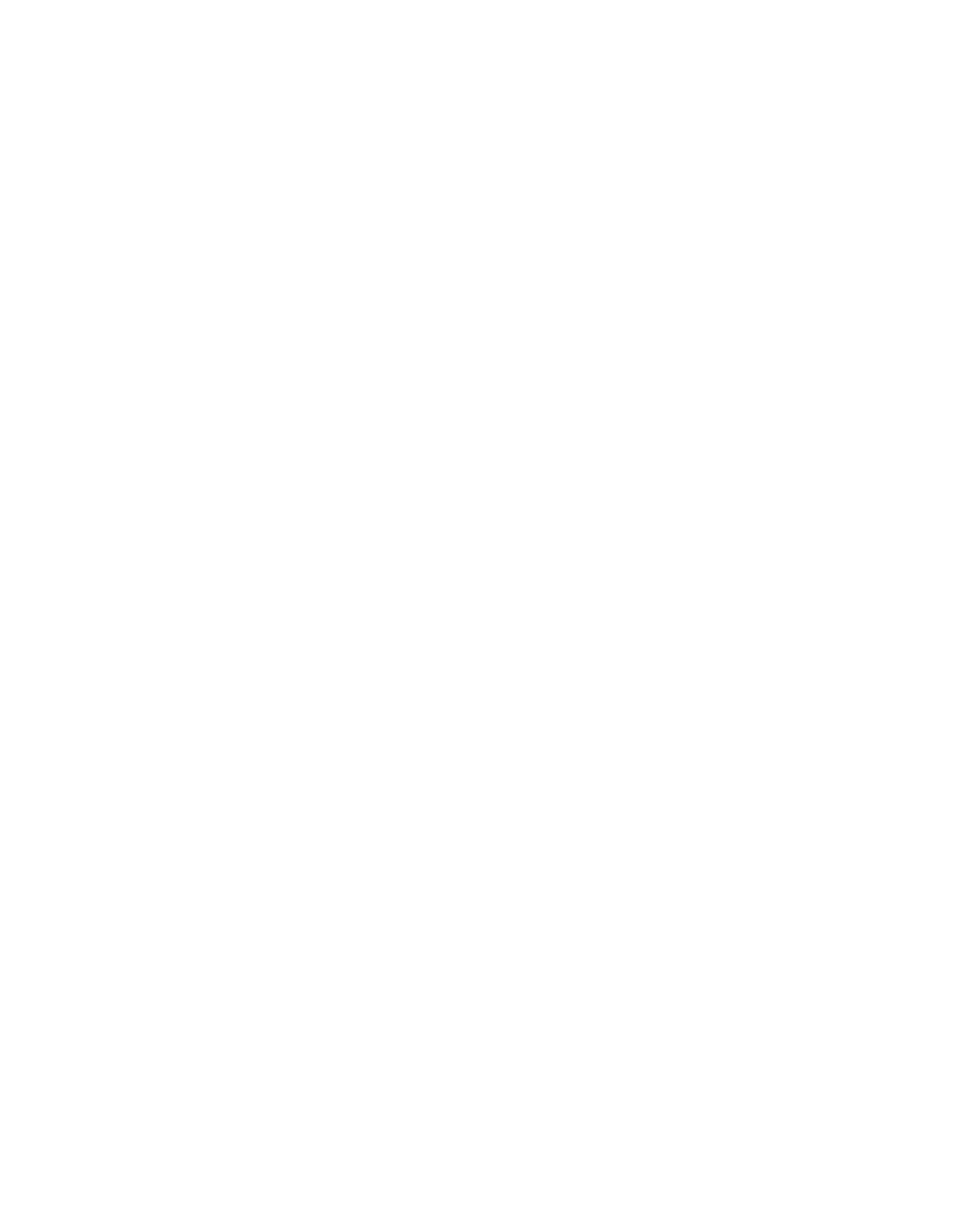# Trenton Water Works. Construction & Maintenance Office

2016 or current model year Ford F-/50 6-8 C.Y. Beau-Rock Water Tight Heated Body Dump Truck or Approved Equal

# **BID PROPOSAL**

The undersigned proposes to furnish, install and deliver (F.O.B. with price for goods including the delivery with no extra freight charge line item) to the Trenton Water Works Yard at 333 Courtland St, Trenton, NJ.

|                                  | Material Description                                                                                                                        | Unit | Oty | Unit Price  | Total Price  |
|----------------------------------|---------------------------------------------------------------------------------------------------------------------------------------------|------|-----|-------------|--------------|
|                                  | 2016 or current model year Ford F-750 6-8 C.Y.<br>Beau-Rock Water Tight Heated Body Dump<br>Truck or Approved Equal as previously specified | Each |     | \$95,627.10 | \$382,508.40 |
| Grand Total $>>$   \$ 382,508.40 |                                                                                                                                             |      |     |             |              |

Date: 02/17/2016

Submitted by: ROUTE 23 AUTOMALL LLC

(Company Name) ROUTE 23 AUTOMALL LLC

Signature)



(Printed Name) **SCOTT BARNA PARTNER** 

(Person to Contact, Please Print) DAVID ARMIGER COMMERCIAL MUNICIPAL MANAGER

(Telephone)

973-838-0800 X122 NOTE (1): Delivery time for 2016 or current model year Ford F-750 6-8 C.Y. Beau-Rock Water Tight Heated Body Dump Truck or Approved Equal as specified shall be within 6 months from the date of the award. \*\*\* LAST DAY OF ORDER FOR A NEW 2016 FLEET ORDER F750 WAS 02/12/2016 SEE ATTACHED. THESE CHASSIS WILL BE 2017 MODEL YEAR.

ALL VEHICLES WILL POTENTIALLY BE DELIVERED PAST THE SIX MONTH TIME FRAME AS FORD WILL NOT START BUILDING 2017 CHASSIS UNTIL 05/09/2016.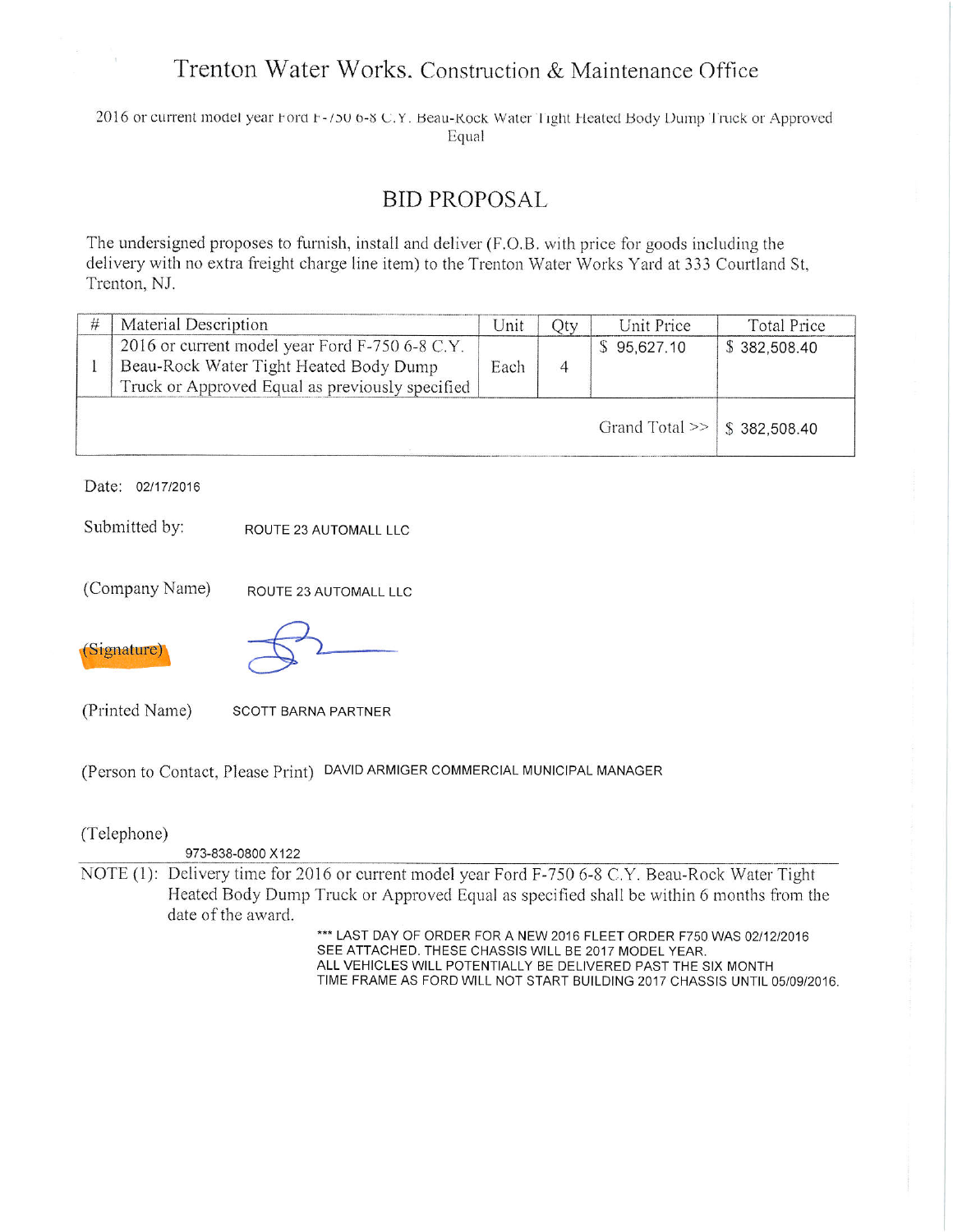### **EXCEPTIONS** (IF NONE, PLEASE NOTE)

#### 1. 1.40 CAT ENGINE NO LONGER PRODUCES ON HIGHWAY ENGINES FOR FORD

2. 1.15 TRANSMISSION WILL NOT BE AN ALLISON BRANDED TRANS. ALLISION IS NO LONGER **AVAILABLE IN FORD PRODUCTS.** 

3. 1.20 TIRES WILL BE 11RX22.5 IN LIEU OF 10RX22.5 RUBBER. 10R IS NOT AVAILABLE

4. 1.03 WHEELBASE WILL BE 158" IN LIEU OF 156" SPECIFIED

 $\alpha = -11$ 

5. 3.05 BODY HEAT WILL HAVE A MANUAL AIR OPERATED DIVERSION. SENSOR IS NOT REQUIRED DUE TO THE REDUCED ENGINE TEMERATURES FROM THE POWERSTROKE ENGINE IN LIEU OF THE CAT ENGINE.

6. MODEL YEAR WILL BE 2017 AS FLEET ORDER DATE PASSED ON 2/12/2016 FOR 2016 MY

7. DELIVERY WILL BE BASED ON 2017 MODEL YEAR BUILD WHICH STARTS 05/09/17

8, 5.03 BODY WILL HAVE A WATER TIGHT TAILGATE AND NOT A LIFTGATE AS STATED

9. 1.57 CAB WILL BE PAINTED MFG STD BLUE AS PER SPECIFICATIONS (BLUE JEANS METALLIC)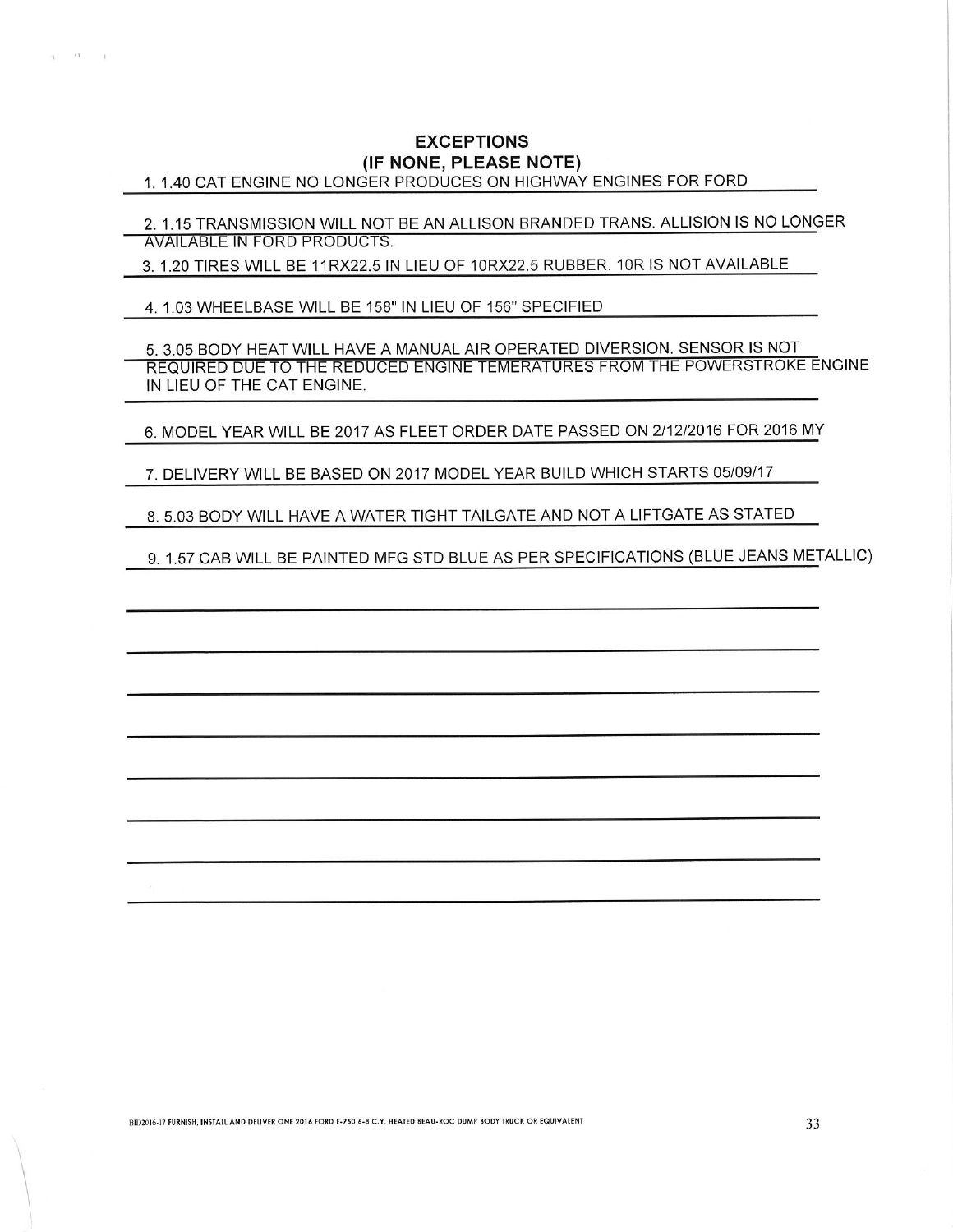# Trenton Water Works, Construction & Maintenance Office

2016 or current model year Ford F-750 6-8 C.Y. Beau-Rock Water Light Heated Body Dump Truck or Approved Equal

## **BID PROPOSAL**

The undersigned proposes to furnish, install and deliver (F.O.B. with price for goods including the delivery with no extra freight charge line item) to the Trenton Water Works Yard at 333 Courtland St, Trenton, NJ.

| Material Description                                                                     | Unit | $\overline{)}$ tv | Unit Price                  | Total Price      |
|------------------------------------------------------------------------------------------|------|-------------------|-----------------------------|------------------|
| 2016 or current model year Ford F-750 6-8 C.Y.<br>Beau-Rock Water Tight Heated Body Dump | Each |                   |                             |                  |
| Truck or Approved Equal as previously specified                                          |      |                   |                             | 04,067416,268.00 |
|                                                                                          |      |                   | Grand Total $\gg$ $\mid$ \; |                  |
|                                                                                          |      |                   |                             | 416.268.00       |

Date:  $2/22/16$ <br>Submitted by:<br>WinNEN FORD

(Company Name)

 $n$ (Signature)

Michael DRAHUSCHAIC

(Printed Name)

Michoel DRoHuscript

 $856 - 427 - 2792$ 

(Telephone)<br>
Session of *Margines Proposition* Scheppuce AT Time of CADER<br>
NOTE (1): Delivery time for 2016 or current model year Ford F-750 6-8 C.Y. Beau-Rock Water Tight Heated Body Dump Truck or Approved Equal as specified shall be within 6 months from the date of the award.